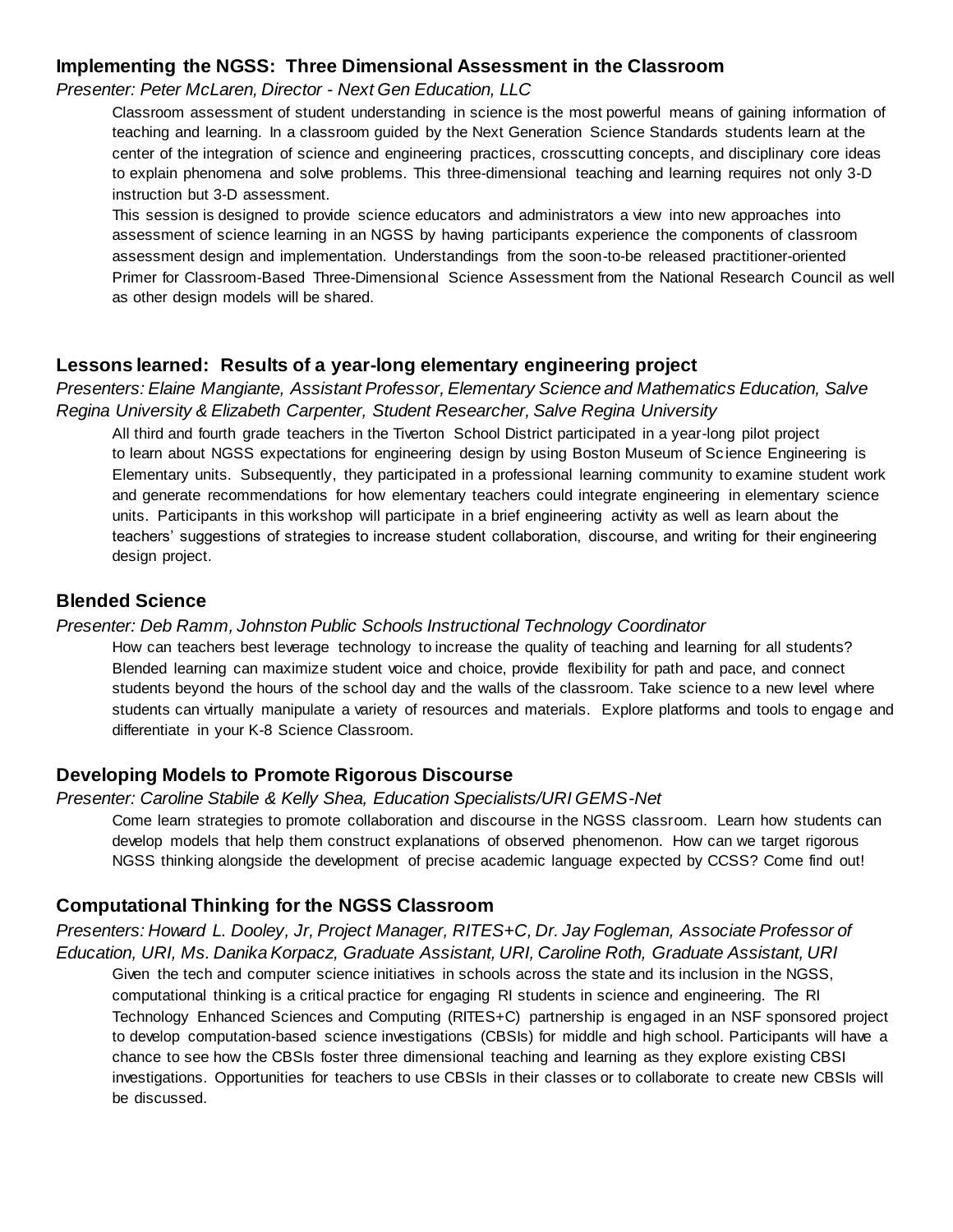# **Three Dimensional Learning in a Blended Science Classroom**

*Presenters: Frank Lenox, Physics Teacher East Greenwich High School & Susan Eriksen, Chemistry Teacher, North Kingstown High School*

Blended Learning is an educational format that combines online digital resources with traditional classroom practices. Scientific concepts can be introduced, reinforced and differentiated with traditional methods, studentcentered, self-paced videos, simulations, and online assessments. A blended classroom allows for more flexibility and freedom so students can do more "Three Dimensional Learning". The goal of this workshop is to provide educators with structures, tools, and strategies that could be used to begin implementing blended learning in a secondary classroom. Blended learning allows for a more seamless integration of engineering practices, cross cutting concepts, and core ideas.

# **Phenomena that Stimulate the 3-Ds in the NGSS**

## *Presenters: Comfort Ateh, Providence College*

Phenomena is at the core of the three dimensions of teaching and learning. Teachers are thus expected to know what a good phenomenon looks like to be effective in planning and teaching a lesson that aligns with the NGSS. This workshop will engage participants in exploring sample phenomena and their characteristics, and in discussing the essence of PHENOMENA in a lesson. Participants will develop skills in identifying and employing phenomena that will enhance students' learning of the disciplinary core ideas through engaging in science and engineering practices and cross-cutting concepts.

# **Getting Started In The NGSS Elementary Classroom! Discuss, Explore, Share**

*Presenter: Cathy Jimenez Long, First Grade Teacher, NBCT Early Childhood, Cranston & Lisa Connell Kindergarten Teacher, Cranston*

Participants will explore how an NGSS elementary classroom can evolve. They will examine what three dimensional learning might look like and review a strategy to assist them in beginning to create their own NGSS classroom. They are encouraged to bring a standard or lesson that they would like to either expand upon or share. Participants will be encouraged to share ideas and resources. They will engage in discussion with colleagues experiencing similar rewards and challenges and will build on each others' ideas.

## **Preparing an NGSS Unit-Questions to Consider**

# *Presenter: Susan P. Unger, Feinstein Fellow, Joint Ph.D. in Education Program (URI/RIC) K-8 Science Teacher at St. Peter School, Warwick*

As we consider how to implement NGSS in our elementary-level classrooms, the presenter will share a list of questions for current educators to consider before beginning to design a unit of study that is aligned with NGSS. Participants will be encouraged to discuss and possibly revise these questions as a group. All participants will be invited to "try out" the resource with support from others. Finally, all will be given access to the template as a useful tool for designing NGSS-aligned units in their own teaching practices.

# **Story Maps: Using ArcGIS Online to Enhance an NGSS Curriculum**

*Presenter: Tiffany Risch, Science Teacher, Coventry High School & Peter Stetson, Science Teacher, Coventry High School*

Teaching in an NGSS classroom requires teachers to design enriching lessons connecting the science at hand to various world-wide applications. ArcGIS Online is a free powerful tool that can be used to combine the teaching practices of blended learning, computer modeling and data analysis to student assessment of content using a variety of online methods. This new approach to teaching & assessing student knowledge growth as related to NGSS content will be modeled for participants, with the possibility for personal exploration and practice using this new method. Additional examples of how to use this method in the classroom will also be discussed. As part of the session participants will access their own free online account and discover ways to implement this technology in their own classrooms.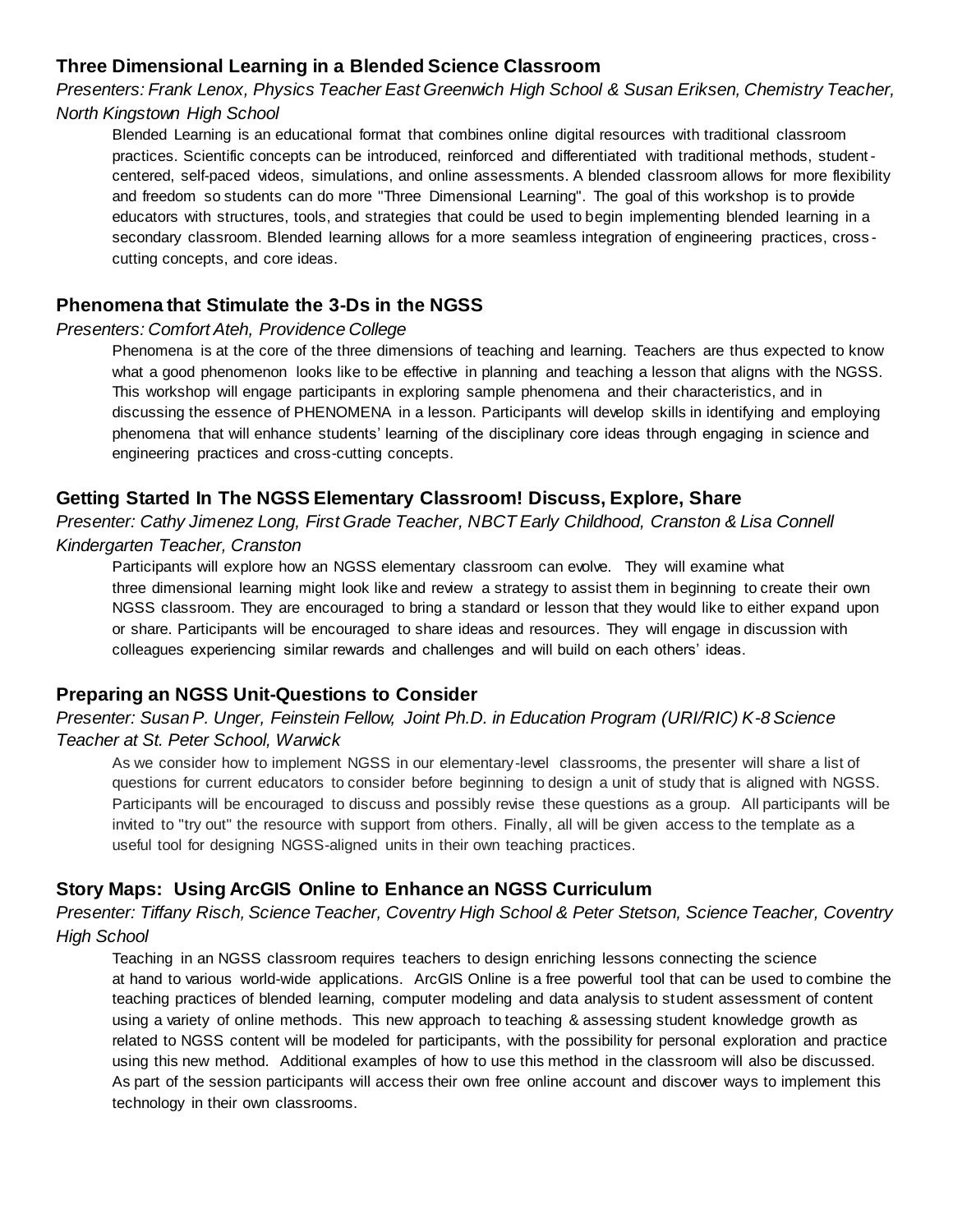# **The TIES Program and the NGSS**

#### *Presenter: David Upegui, Science Teacher, Central Falls High School*

A key component in the NGSS, evolution is the unifying theme of modern biology. Evolutionary theory has: a) withstood, essentially unscathed and broadened, over 150 years of aggressive testing, b) explanatory powers which uniquely provide students with the keys to understanding life, and c) benefits far transcending the biological sciences. The Teacher Institute for Evolutionary Science (TIES) is an entirely teacher-run project to help middle school science teachers feel confident when they teach evolutionary science. TIES stresses NGSS-related, ready-to-go resources. All of the materials and corresponding NGSS standards presented will be available for free download from our website at https://richarddawkins.net/ties/

#### **Evaluating Lessons for NGSS Alignment: An Introduction to the NGSS Lesson Screener**

*Presenters: Dr. Simone Palmer, Science and Technology Specialist, RI Department of Elementary and Secondary Education, Rhochelle Krawetz, Science Dept. Chair, Blackstone Valley Prep Middle School Tom Holstein, Science Teacher, Portsmouth High School, Jonathan Rollins, Science Teacher, Ponaganset Middle School, Dori LaBella, Science Teacher and Dept. Chair, Pilgrim High School*

In this workshop, participants will learn how to use the NGSS Lesson Screener tool to evaluate lessons for their alignment to the NGSS. The NGSS Lesson Screener is one of several tools that can be used by educators to inform their lesson planning as well as to guide collaborative discussions with colleagues about three-dimensional learning.Participants will learn about the 6 criteria of the Lesson Screener and then apply them to a lesson. Through the review process and group discussion, they will better understand what specific evidence to look for in lessons so that their students engage in authentic learning experiences that truly integrate the Science and Engineering Practices, Disciplinary Core Ideas and Crosscutting Concepts.

## **Think and Tinker with Bats**

*Presenters: Dr. Hanan Mogawer, Chemistry and Engineering Teacher, Prout School & Mary Grande, MAT Candidate, Brown University, Biology Student Teacher*

This presentation will help science teachers to find ways for engineering integration into their lessons. Biology teachers may teach concepts and terms, but they are continuously looking for a way to integrate fun and creative ideas that may involve engineering. For example, students can learn all about the anatomy of bats, but this workshop will transform the traditional lesson about bats into more dynamic and fun lesson. Teachers will participate into multiple activities that follow NGSS, and broaden students' imagination.

#### **Engineering in the Early Years**

*Presenter: Kelly Shea, Education Specialist, URI GEMS-Net & Stephanie Good, Education Specialist, URI GEMS-Net*

This workshop will help teachers find the joy and rigor in engaging students in engineering. Rigorous and developmentally appropriate teaching strategies will be modeled throughout this hands -on workshop allowing participants to experience engineering first hand while gaining pedagogical content knowledge. Using the engineering cycle: defining a problem, planning a solution, building, testing, and redesigning the solutions to the engineering challenge will give teachers a practical and accessible tool to bring back to their classrooms.NGSS science and engineering practices will guide follow-up discussions and reflections.